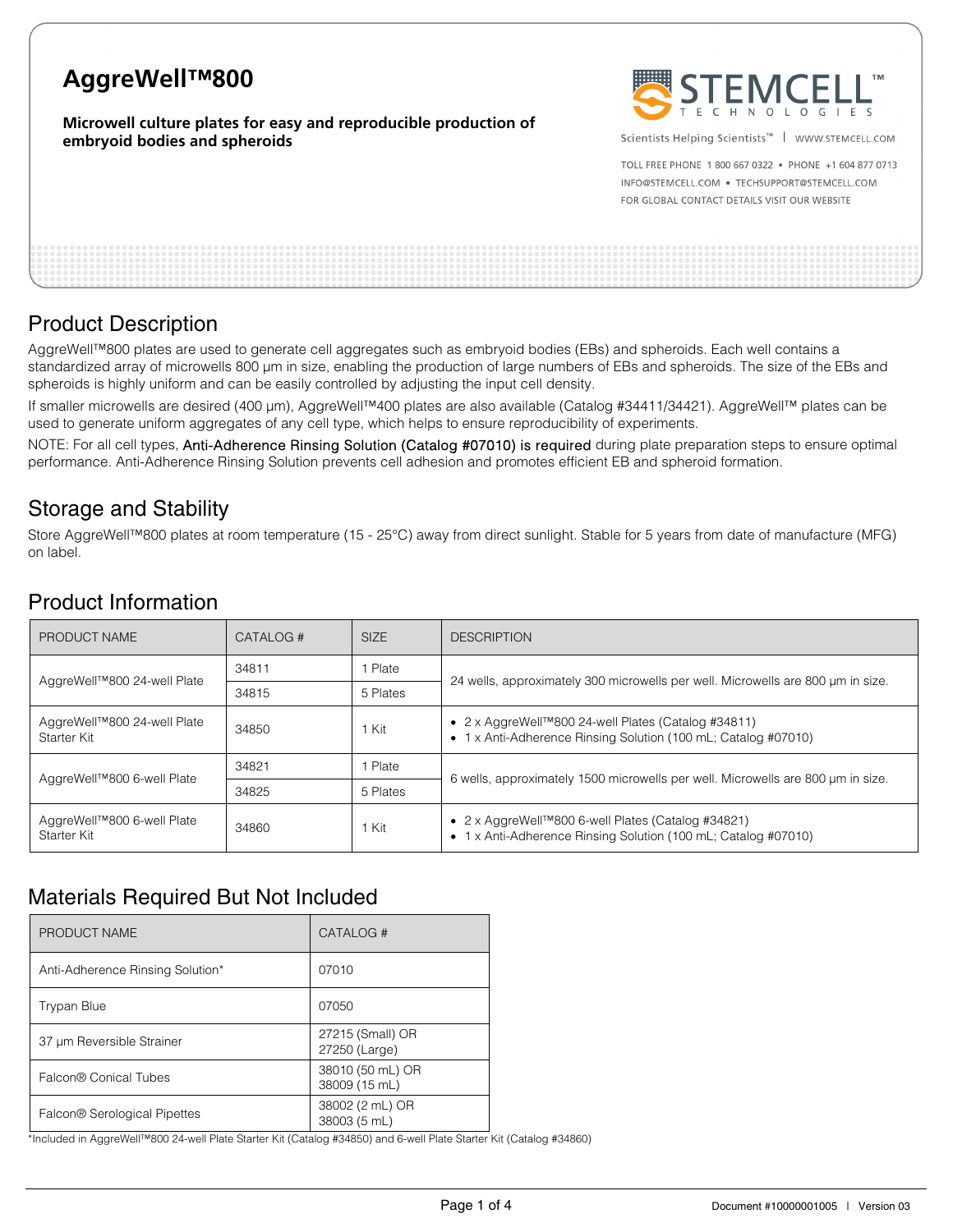

Directions for Use

NOTE: Do not expose AggreWell™ plates to organic solvents, including ethanol or isopropanol.

### A. MEDIUM FOR EBs OR SPHEROIDS

Select an appropriate medium as follows:

• For generation of **EBs**:

It is essential to start with a high-quality population of undifferentiated embryonic stem (ES) or induced pluripotent stem (iPS) cells. Use an EB formation medium (e.g. AggreWell™ EB Formation Medium, Catalog #05893) supplemented with 10 μM Y-27632 (Catalog #72302).

• For generation of spheroids from other cell types (including cancer spheroids):

Select an appropriate culture medium for the desired downstream application. If serum-free medium is desired, MammoCult™ Medium (Catalog #05620) may be used.

When warming medium, warm to room temperature (15 - 25°C) or 37°C as appropriate.

Please read the entire protocol before proceeding.

Use sterile techniques when performing the following protocols:

- B. Preparation of AggreWell™800 Plates
- C. Generation of EBs or Spheroids
- D. Changing Medium in AggreWell™800 Plates
- E. Harvesting EBs/spheroids from AggreWell™800 Plates

### B. PREPARATION OF AGGREWELL™800 PLATES

NOTE: For all cell types, Anti-Adherence Rinsing Solution is required during plate preparation steps to ensure optimal performance. Anti-Adherence Rinsing Solution prevents cell adhesion and promotes efficient EB and spheroid formation.

- 1. Warm basal medium and complete medium (see section A for further information).
- 2. Open AggreWell™ plates in a biosafety cabinet.

NOTE: Do not expose AggreWell™ plates to organic solvents, including ethanol or isopropanol.

- 3. Pre-treat wells with Anti-Adherence Rinsing Solution as described below.
	- a. Add Anti-Adherence Rinsing Solution to each well to be used, as follows:
		- 24-well plate: 500 μL
		- 6-well plate: 2 mL

b. Centrifuge plate at 1300  $\times$  g for 5 minutes in a swinging bucket rotor fitted with plate holders.

NOTE: Plates must be well balanced. Prepare a balance plate using a standard plate filled with water to match the weight and position of the AggreWell™ plate.

- c. Observe plate under a microscope to ensure that bubbles have been removed from microwells. If bubbles remain trapped in any microwells, centrifuge at 1300  $\times$  g for an additional 5 minutes.
- d. Aspirate Anti-Adherence Rinsing Solution from the wells.
- Rinse each well with warm basal medium, as follows:
	- 24-well plate: 2 mL
	- 6-well plate: 5 mL

Aspirate medium from the well.

- 5. Add warm complete medium to each well to be used, as follows:
	- 24-well plate: 1 mL
	- 6-well plate: 2.5 mL
- C. GENERATION OF EBs OR SPHEROIDS
- 1. Prepare a single-cell suspension in desired medium (see section A).
- 2. Perform a cell count using Trypan Blue and a hemocytometer to determine the viable cell concentration.
- 3. Refer to Table 1 to determine the number of cells required per well to achieve the desired number of cells per microwell. Alternatively, calculate using the formula for either a 24-well or a 6-well plate, as follows: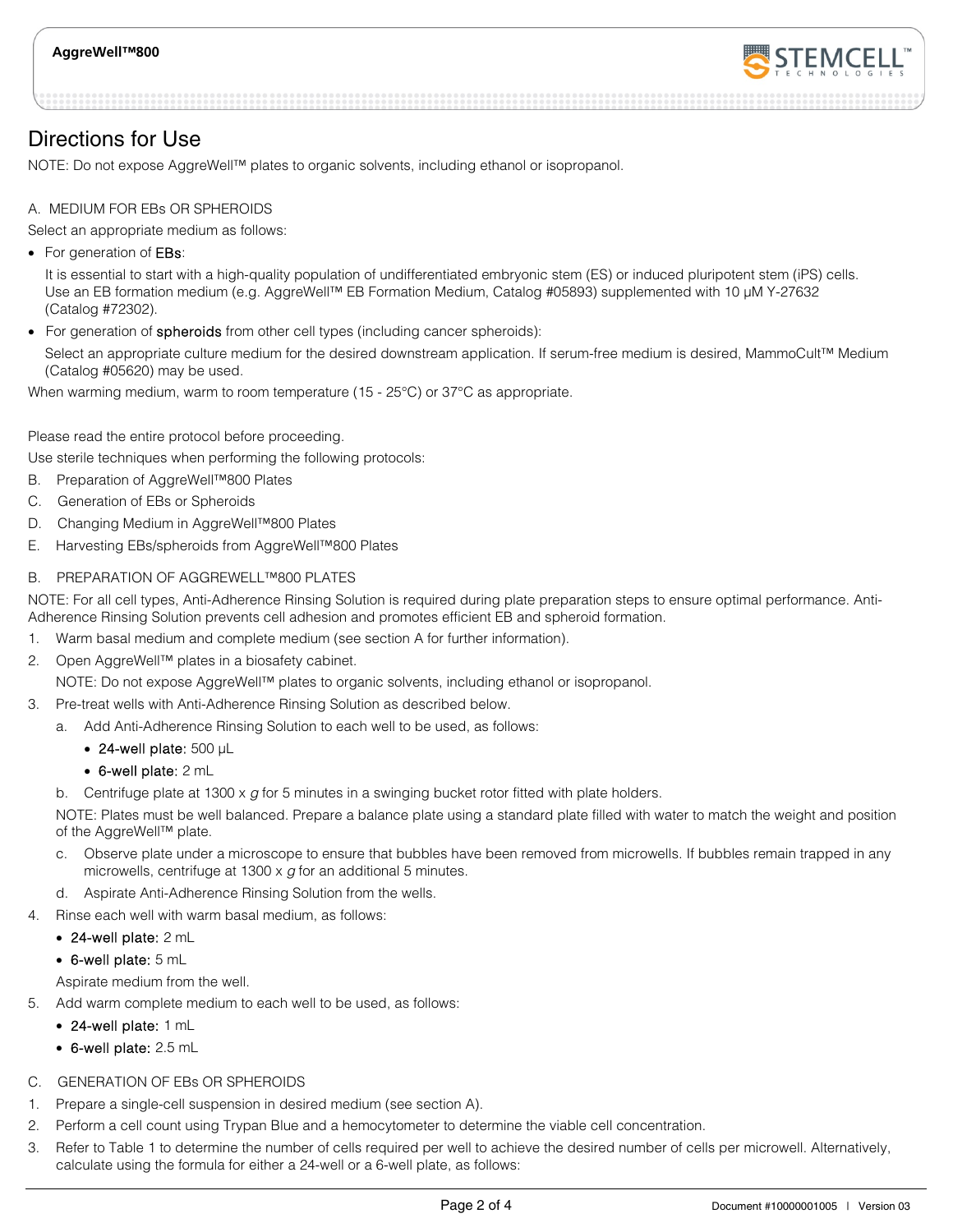

24-well plate: Required number of cells per well = Desired number of cells per microwell x 300 microwells per well 6-well plate: Required number of cells per well = Desired number of cells per microwell x 1500 microwells per well

| <b>24-WELL PLATES</b>                     |                                      | <b>6-WELL PLATES</b>                      |                                      |  |  |  |
|-------------------------------------------|--------------------------------------|-------------------------------------------|--------------------------------------|--|--|--|
| Desired number of cells<br>per microwell* | Required number of cells<br>per well | Desired number of cells<br>per microwell* | Required number of cells<br>per well |  |  |  |
| 3.000                                     | $9.0 \times 10^{6}$                  | 3000                                      | $4.5 \times 10^{6}$                  |  |  |  |
| 4.000                                     | 1.2 x 10^6                           | 4000                                      | $6.0 \times 10^{6}$                  |  |  |  |
| 5.000                                     | $1.5 \times 10^{6}$                  | 5000                                      | $7.5 \times 10^{6}$                  |  |  |  |
| 10.000                                    | $3.0 \times 10^{6}$                  | 10.000                                    | $1.5 \times 10^{17}$                 |  |  |  |

**Table 1. Required Number of Cells per Well for AggreWell™800 Plates** 

\*The recommended range is 3000 - 20,000 cells per microwell.

NOTE: For most cell types, the number of cells per microwell will equal the number of cells per spheroid (i.e. 100% incorporation); for some cell lines or cell types, incorporation may be less than 100%. For EBs, not all ES or iPS cells will be incorporated into the aggregate.

4. Adjust the concentration of the single-cell suspension and add a sufficient volume to each well to achieve the desired cell number as per Table 1.

NOTE: Avoid performing multiple dispensing steps from a single aspiration of the cell suspension as this may reduce the accuracy of seeding numbers in each well.

- 5. Add complete medium to each well to achieve a final volume as follows:
	- 24-well plate: 2 mL/well
	- 6-well plate: 5 mL/well
- 6. Prepare a centrifuge balance plate using a standard plate filled with water to match the weight and position of the AggreWell™ plate.
- 7. Pipette cells up and down gently several times to ensure even distribution of cells throughout the well. Be careful not to introduce bubbles into the microwells.
- 8. Immediately centrifuge the AggreWell™ plate at 100 x  $q$  for 3 minutes to capture cells in the microwells, using the balance plate prepared in step 6.
- 9. Observe plate under a microscope to verify that cells are evenly distributed among the microwells.
- 10. Incubate the plate at 37°C with 5% CO<sub>2</sub> and 95% humidity for 24 hours. Observe the cells under a microscope. NOTE: Many cell lines form EBs/spheroids within 24 hours, but some may require a longer incubation time (up to 48 hours) for optimal EB/spheroid formation.

#### D. CHANGING MEDIUM IN AGGREWELL™800 PLATES

Some applications of EBs or spheroids may require continuous culture in AggreWell™ plates, including medium changes. For best results, use a serological pipette (2 mL or 5 mL) for medium changes.

Perform medium changes as described below:

- 1. Warm complete medium.
- 2. Perform a 50 75% medium change as follows:

#### 24-well plate

- a. Slowly remove 1 1.5 mL of medium from each well.
- b. Replace with 1 1.5 mL of fresh complete medium by slowly pipetting down the wall of the well. Slowly dispensing the medium helps to prevent displacement of EBs/spheroids from the microwells.

#### 6-well plate

- a. Slowly remove 2.5 3.75 mL of medium from each well.
- b. Replace with 2.5 3.75 mL of fresh complete medium by slowly pipetting down the wall of the well. Slowly dispensing the medium helps to prevent displacement of EBs/spheroids from the microwells.

For culturing cells in AggreWell™800 plates, refer to the appropriate culture protocol for further instructions. For example, for neural induction of human pluripotent stem cells using STEMdiff™ Neural Induction Medium (Catalog #05835), refer to the Technical Manual: Generation and Culture of Neural Progenitor Cells using the STEMdiff™ Neural System, available at www.stemcell.com or contact us to request a copy.

For harvesting EBs/spheroids from AggreWell™800 plates, proceed to section E.